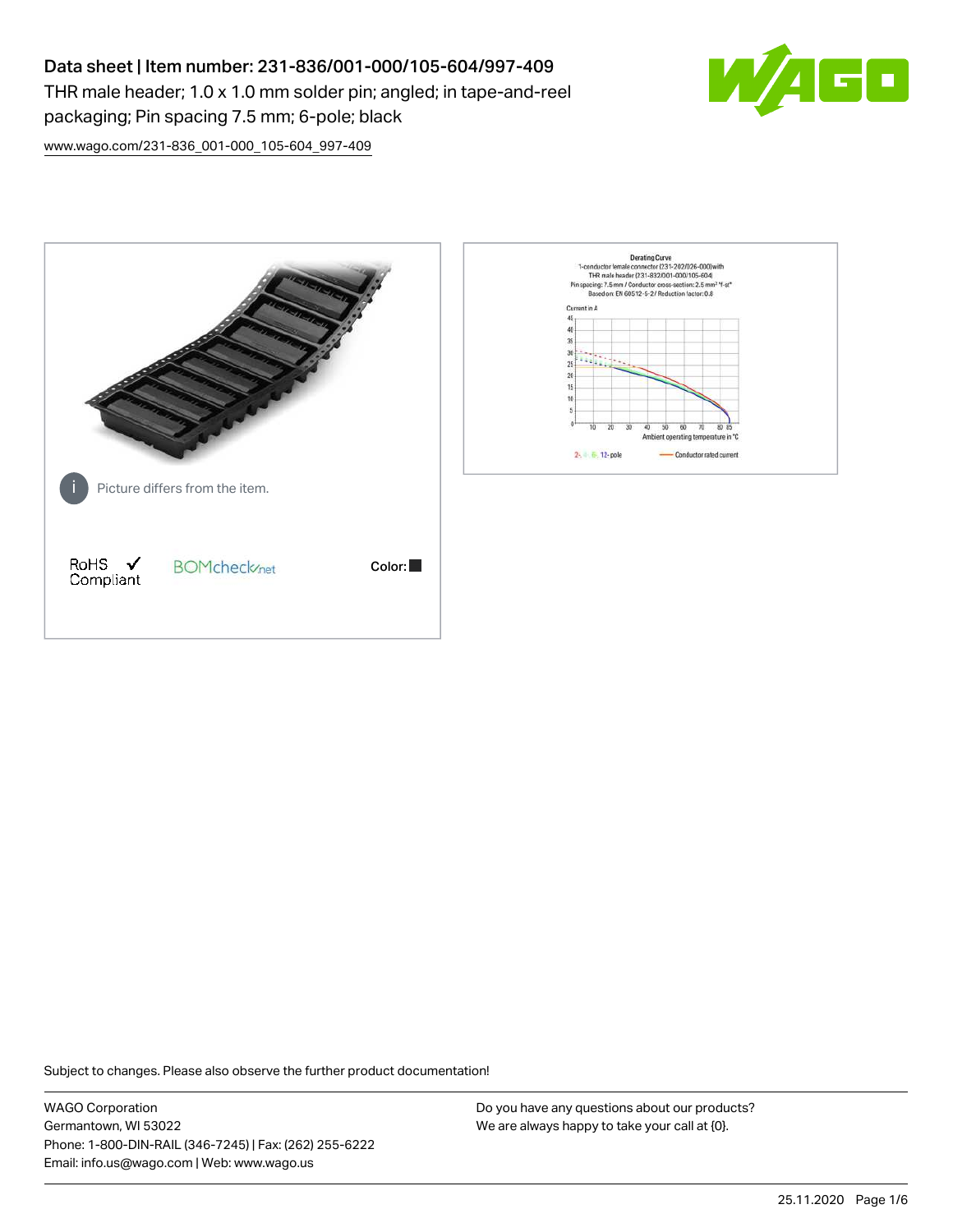



### Item description

- П THR male headers for reflow soldering in SMT applications
- П Available in tape-and-reel packaging for automated pick-and-place PCB assembly
- $\blacksquare$ Also available in bulk packaging for manual placement
- $\blacksquare$ Male headers may be mounted horizontally or vertically
- $\blacksquare$ With coding fingers

Subject to changes. Please also observe the further product documentation!

WAGO Corporation Germantown, WI 53022 Phone: 1-800-DIN-RAIL (346-7245) | Fax: (262) 255-6222 Email: info.us@wago.com | Web: www.wago.us

Do you have any questions about our products? We are always happy to take your call at {0}.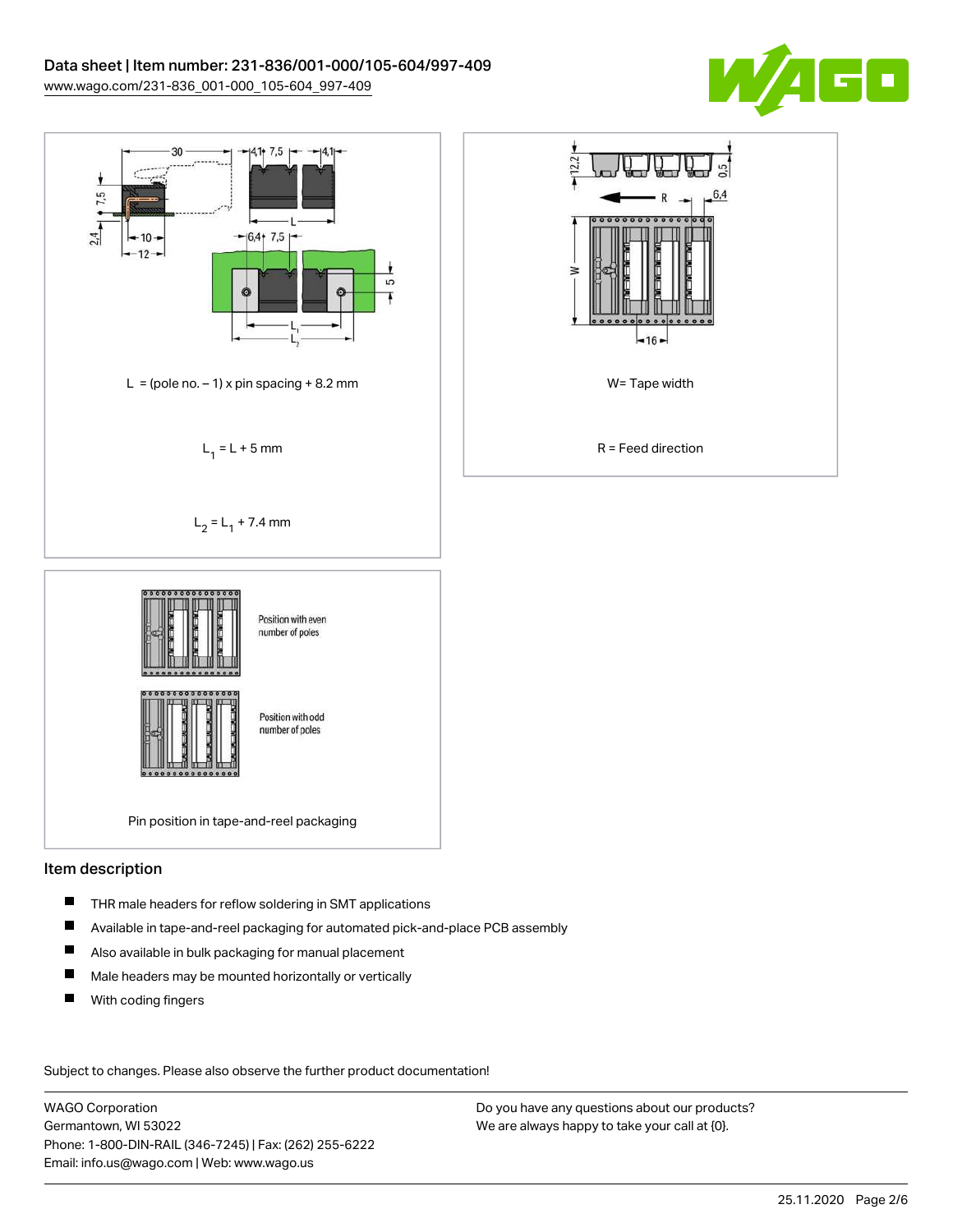

#### Safety information 1:

The MCS – MULTI CONNECTION SYSTEM includes connectors without breaking capacity in accordance with DIN EN 61984. When used as intended, these connectors must not be connected/disconnected when live or under load. The circuit design should ensure header pins, which can be touched, are not live when unmated.

## Data

Electrical data

## Ratings per IEC/EN 60664-1

| Ratings per                 | IEC/EN 60664-1                                            |
|-----------------------------|-----------------------------------------------------------|
| Rated voltage (III / 3)     | 500 V                                                     |
| Rated surge voltage (III/3) | 6 <sub>kV</sub>                                           |
| Rated voltage (III/2)       | 630 V                                                     |
| Rated surge voltage (III/2) | 6 <sub>kV</sub>                                           |
| Nominal voltage (II/2)      | 1000V                                                     |
| Rated surge voltage (II/2)  | 6 <sub>kV</sub>                                           |
| Rated current               | 12A                                                       |
| Legend (ratings)            | (III / 2) ≙ Overvoltage category III / Pollution degree 2 |

### Ratings per UL 1059

| Approvals per                  | <b>UL 1059</b> |
|--------------------------------|----------------|
| Rated voltage UL (Use Group B) | 300 V          |
| Rated current UL (Use Group B) | 10 A           |
| Rated voltage UL (Use Group D) | 300 V          |
| Rated current UL (Use Group D) | 10 A           |

## Ratings per UL 1977

| Rated voltage UL 1977 | 600V |
|-----------------------|------|
| Rated current UL 1977 |      |

### Ratings per CSA

| Approvals per                   | <b>CSA</b> |
|---------------------------------|------------|
| Rated voltage CSA (Use Group B) | 300 V      |
| Rated current CSA (Use Group B) | 10 A       |
| Rated voltage CSA (Use Group D) | 300 V      |
| Rated current CSA (Use Group D) | 10 A       |

Subject to changes. Please also observe the further product documentation!

| WAGO Corporation                                       | Do you have any questions about our products? |
|--------------------------------------------------------|-----------------------------------------------|
| Germantown. WI 53022                                   | We are always happy to take your call at {0}. |
| Phone: 1-800-DIN-RAIL (346-7245)   Fax: (262) 255-6222 |                                               |
| Email: info.us@wago.com   Web: www.wago.us             |                                               |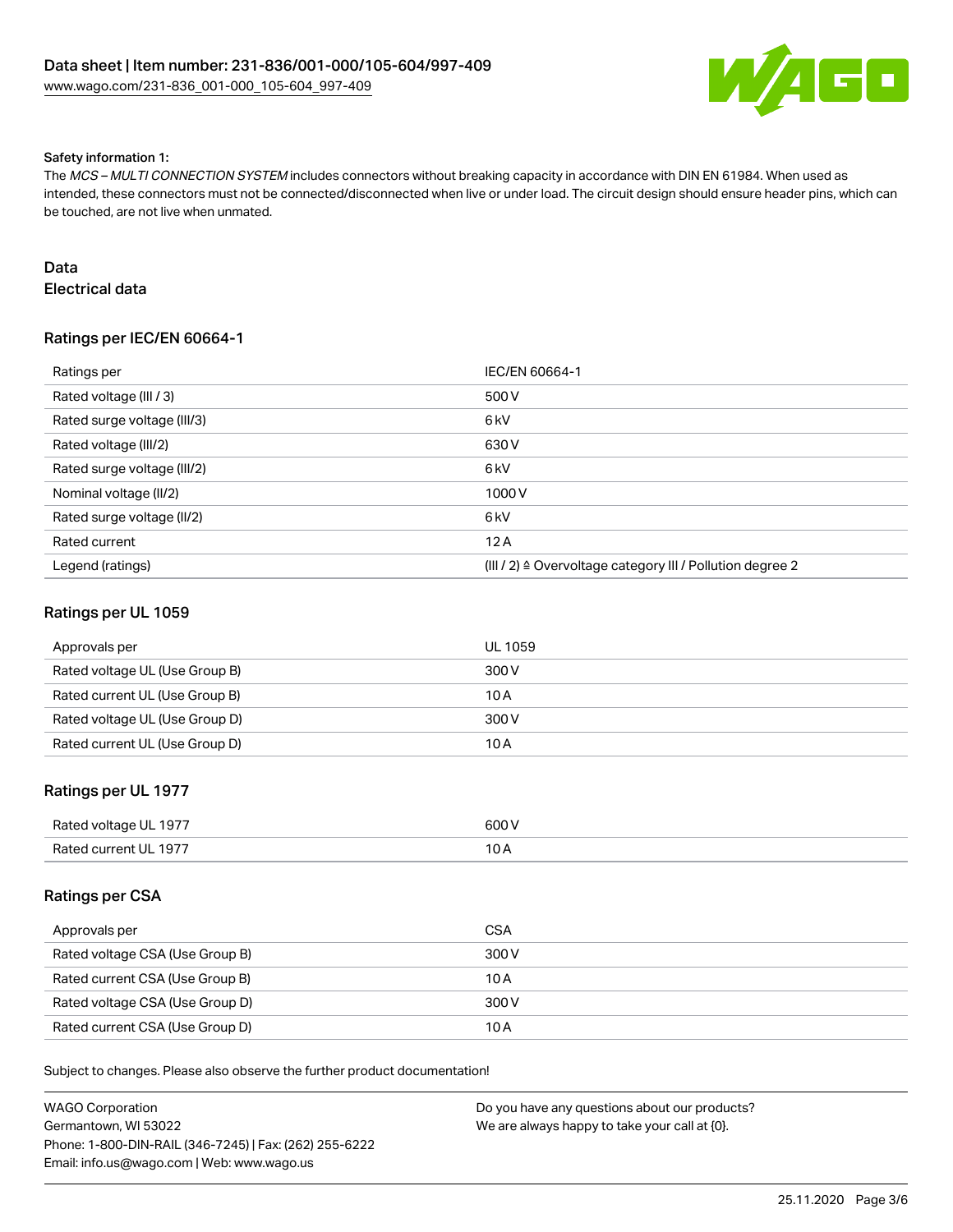

## Connection data

| Pole No.                   |  |
|----------------------------|--|
| Total number of potentials |  |
| Number of connection types |  |
| Number of levels           |  |

## Physical data

| Pin spacing                              | 7.5 mm / 0.295 inch        |
|------------------------------------------|----------------------------|
| Width                                    | 45.7 mm / 1.799 inch       |
| Height                                   | 10.8 mm / 0.425 inch       |
| Height from the surface                  | 8.4 mm / 0.331 inch        |
| Depth                                    | 12 mm / 0.472 inch         |
| Solder pin length                        | $2.4 \text{ mm}$           |
| Solder pin dimensions                    | $1 \times 1$ mm            |
| Plated through-hole diameter (THR)       | $1.4$ <sup>(+0.1)</sup> mm |
| Reel diameter of tape-and-reel packaging | 330 mm                     |
| Tape width                               | 88 mm                      |

## Plug-in connection

| Contact type (pluggable connector) | Male connector/plug |
|------------------------------------|---------------------|
| Connector (connection type)        | for PCB             |
| Mismating protection               | No                  |
| Mating direction to the PCB        |                     |

## PCB contact

| PCB contact                         | THR                                      |
|-------------------------------------|------------------------------------------|
| Solder pin arrangement              | over the entire male connector (in-line) |
| Number of solder pins per potential |                                          |

## Material Data

| Color                       | black                                   |
|-----------------------------|-----------------------------------------|
| Material group              |                                         |
| Insulation material         | Polyphthalamide (PPA GF)                |
| Flammability class per UL94 | V0                                      |
| Contact material            | Electrolytic copper ( $E_{\text{Cu}}$ ) |

Subject to changes. Please also observe the further product documentation!

| WAGO Corporation                                       | Do you have any questions about our products? |
|--------------------------------------------------------|-----------------------------------------------|
| Germantown, WI 53022                                   | We are always happy to take your call at {0}. |
| Phone: 1-800-DIN-RAIL (346-7245)   Fax: (262) 255-6222 |                                               |
| Email: info.us@wago.com   Web: www.wago.us             |                                               |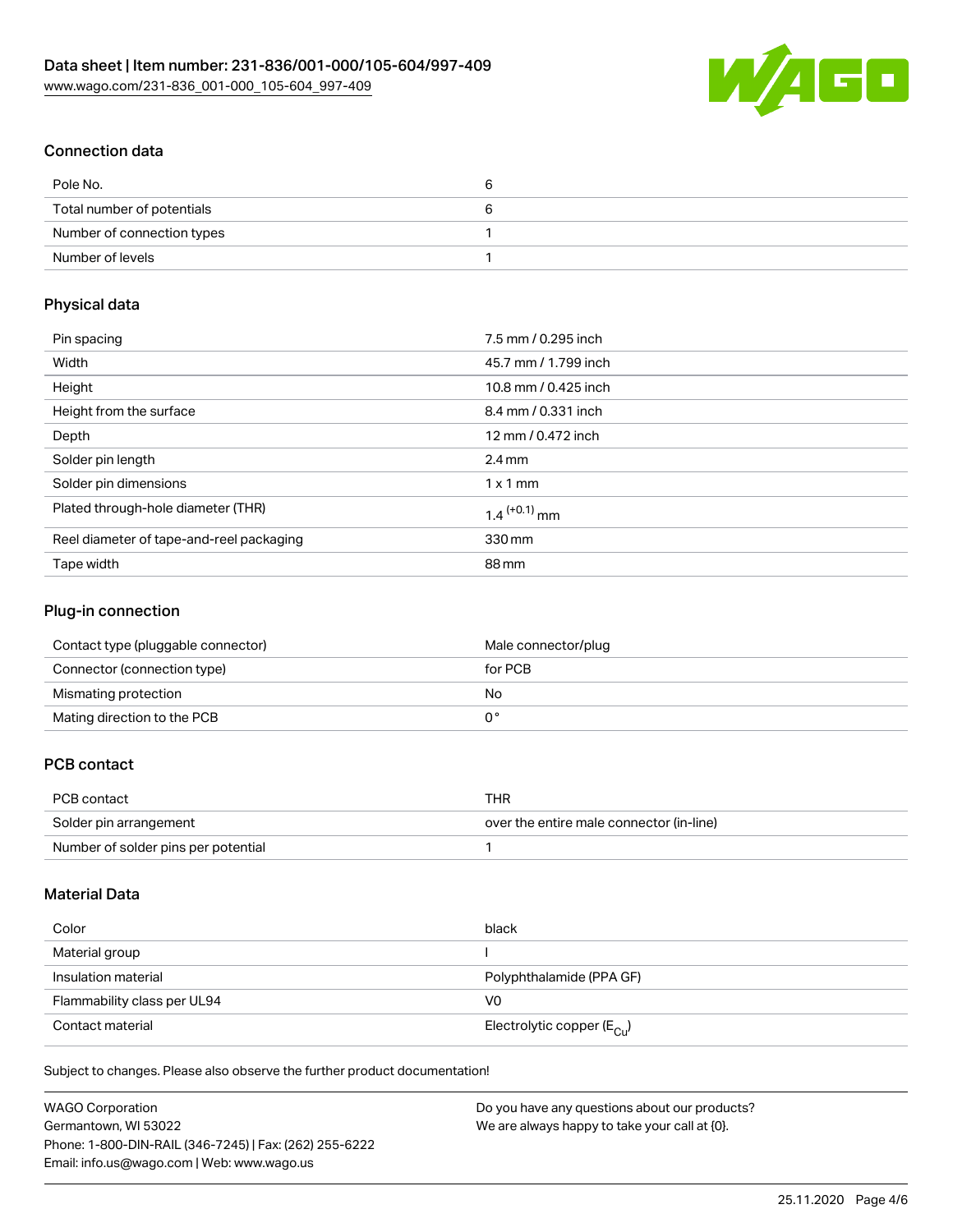[www.wago.com/231-836\\_001-000\\_105-604\\_997-409](http://www.wago.com/231-836_001-000_105-604_997-409)



| Contact plating | tin-plated       |
|-----------------|------------------|
| Fire load       | 0.059 MJ         |
| Weight          | 2.7 <sub>g</sub> |

#### Environmental Requirements

| Limit temperature range | $-60+100 °C$ |
|-------------------------|--------------|
|                         |              |

#### Commercial data

| Packaging type        | bag           |
|-----------------------|---------------|
| Country of origin     | DE            |
| <b>GTIN</b>           | 4050821043164 |
| Customs tariff number | 85366990990   |

### Approvals / Certificates

#### Country specific Approvals

| Logo    | Approval                        | <b>Additional Approval Text</b> | Certificate<br>name |
|---------|---------------------------------|---------------------------------|---------------------|
| Ж<br>-- | CSA<br>DEKRA Certification B.V. | C <sub>22.2</sub>               | 1466354             |

#### UL-Approvals

| Logo                     | Approval                             | <b>Additional Approval Text</b> | Certificate<br>name |
|--------------------------|--------------------------------------|---------------------------------|---------------------|
| $\overline{\phantom{0}}$ | UR<br>Underwriters Laboratories Inc. | <b>UL 1059</b>                  | E45172              |

## Counterpart

|                 | ltem no.231-206/026-000                                                         | www.wago.com/231-206/026-000 |
|-----------------|---------------------------------------------------------------------------------|------------------------------|
| <b>CARL AND</b> | Female plug; 3-pole; 12 AWG max; pin spacing 7.5 mm; 1 conductor per pole; gray |                              |

#### Compatible products

Coding

Subject to changes. Please also observe the further product documentation!

WAGO Corporation Germantown, WI 53022 Phone: 1-800-DIN-RAIL (346-7245) | Fax: (262) 255-6222 Email: info.us@wago.com | Web: www.wago.us Do you have any questions about our products? We are always happy to take your call at {0}.